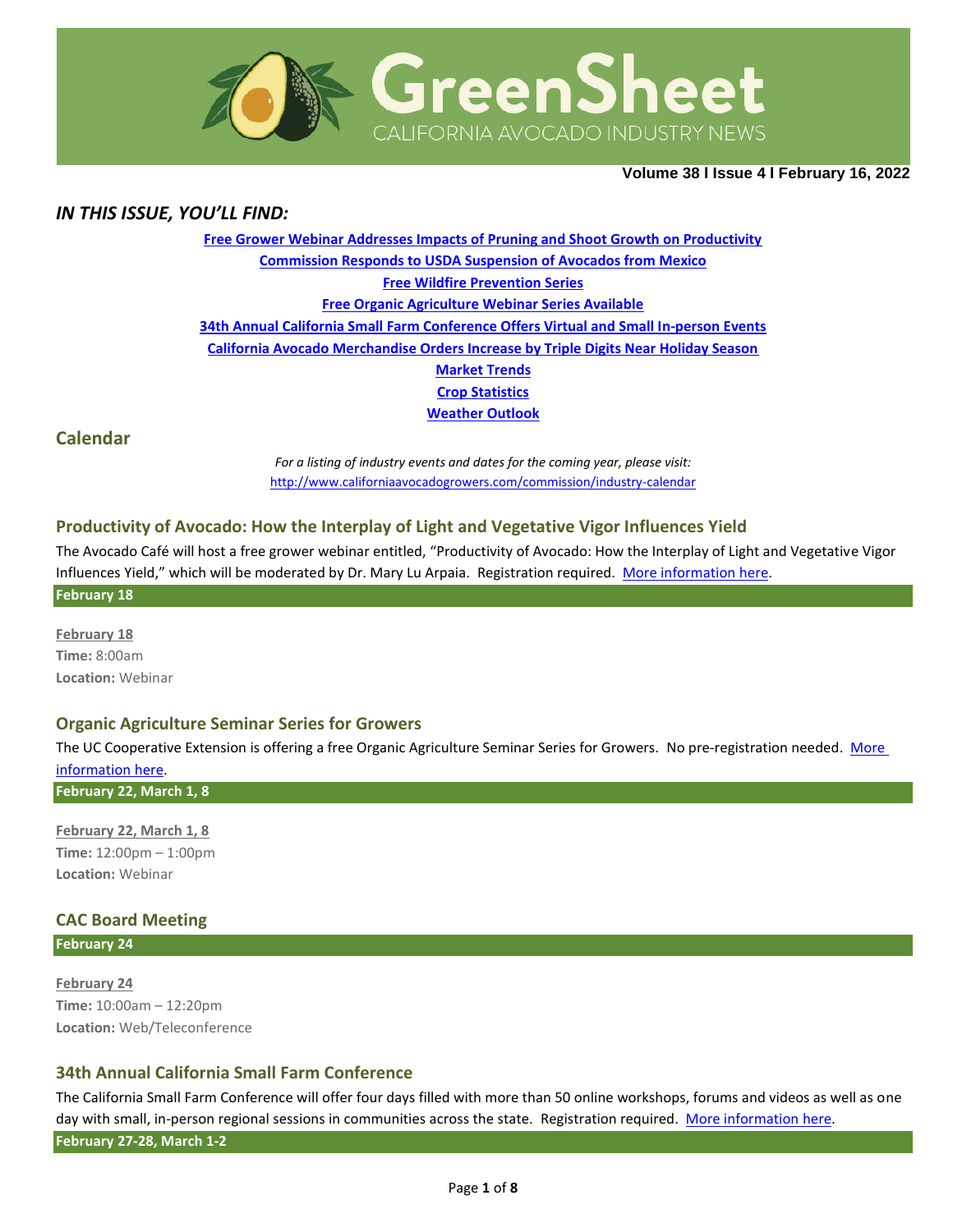# <span id="page-1-0"></span>**Free Grower Webinar Addresses Impacts of Pruning and Shoot Growth on Productivity**

The Avocado Café will host a free grower webinar entitled, "Productivity of Avocado: How the Interplay of Light and Vegetative Vigor Influences Yield." The webinar, which will be moderated by Dr. Mary Lu Arpaia, will take place at 8:00 a.m. on Friday, February 18.

The presenters for the webinar are as follows:

- Rodrigo Iturrieta, Ph.D. How Shoot Growth Influences Fruiting and Light Distribution
- Gerardo Aldunate Optimizing Pruning Strategies to Increase Light and Enhance Fruit Production

Pre-registration for the webinar is required. Interested parties should send a request to attend the event to [cafeavos@gmail.com.](mailto:cafeavos@gmail.com)

## <span id="page-1-1"></span>**Commission Responds to USDA Suspension of Avocados from Mexico**

On February 11, the California Avocado Commission began engaging with officials concerning reports that the U.S. Department of Agriculture, Animal and Plant Health Inspection Service suspended the import of avocados from Mexico. On February 14, the Commission followed up on the issue by [submitting a letter to USDA Secretary Vilsack.](https://www.californiaavocadogrowers.com/sites/default/files/Sec-Vilsack-MX-Inspections-2-22.pdf)

In the letter to the Secretary, the Commission reiterated its support for a stable supply of avocados — including avocado imports — to meet consumer demand for the fruit in the U.S. The Commission also confirmed its firm belief that all supplies must meet with the existing strict phytosanitary inspection requirements to ensure the California avocado industry is not put at risk due to the introduction of an invasive pest. Both CAC President Tom Bellamore and CAC Vice President Industry Affairs Ken Melban voiced their support for the Department's quarantine security and sought affirmation that the USDA's inspections would be maintained with integrity while ensuring the safety and security of its inspectors.

The Commission has been in touch with its counterparts in Mexico to ascertain what happened and get as much factual information as possible. CAC will remain engaged with the USDA as this matter continues to unfold and provide more information as necessary.

# <span id="page-1-2"></span>**Free Wildfire Prevention Series**

The Ventura County Resource Conservation District is offering a free Wildfire Virtual Speaker Series throughout 2022. The series agenda is as follows:

- **March 1**  $-$  Introduction to Wildfire
- June 7 Understanding Insurance and Wildfire recovery
- July 5 Wildfire Prevention Efforts
- December 6 Wildfire Emergency Response and Community Services

The sessions will be held virtually from  $6:00 - 7:00$  p.m. and will be led by a variety of wildfire experts who will share their personal stories and expertise to help participants better prepare for wildfire season[. A complete listing of the sessions is](https://files.ctctusercontent.com/573d3e42601/4dcccad7-d46a-4d51-89a0-6329391e81fc.pdf?rdr=true)  [available online.](https://files.ctctusercontent.com/573d3e42601/4dcccad7-d46a-4d51-89a0-6329391e81fc.pdf?rdr=true)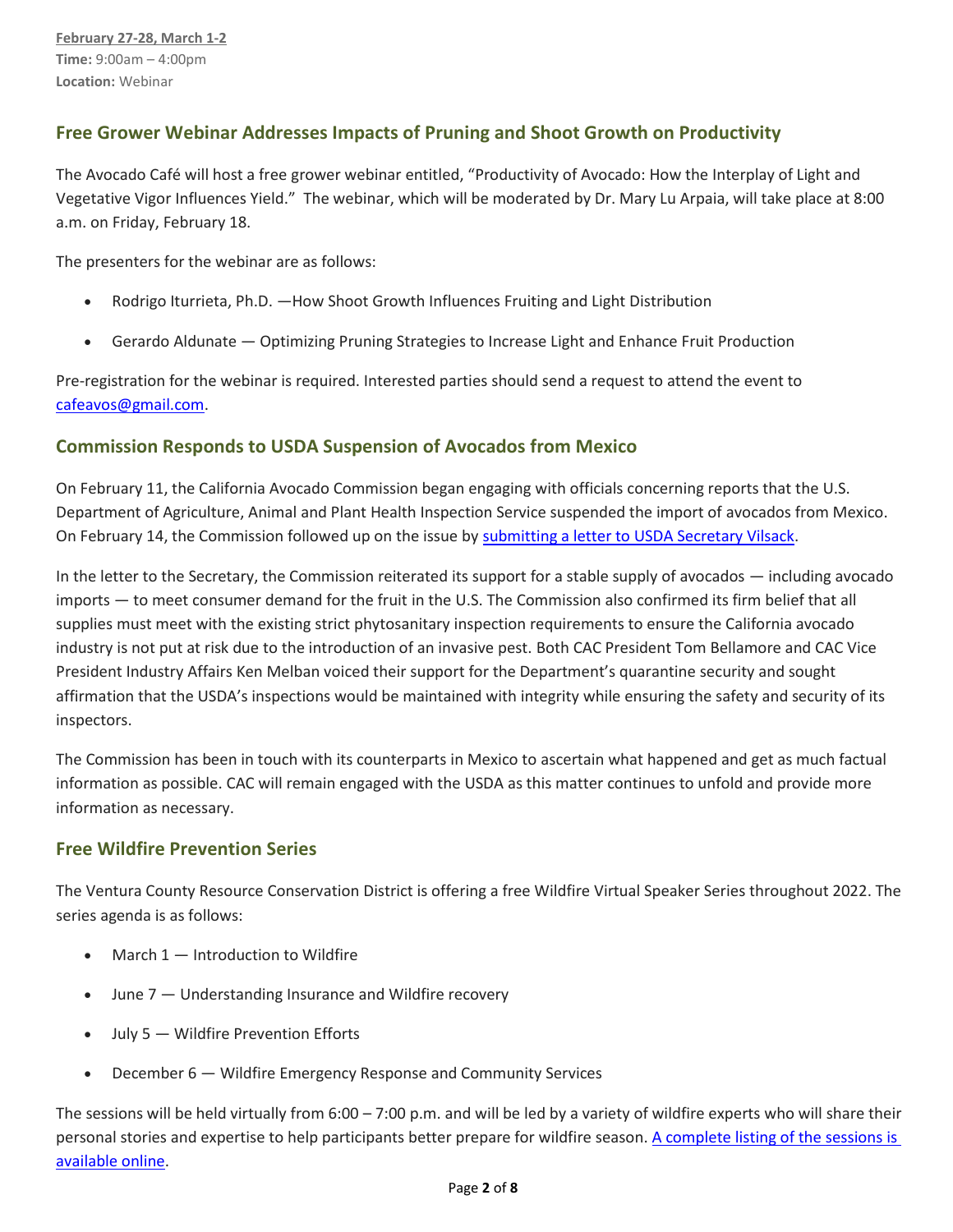Registration is not necessary, but the Ventura RCD does encourage participants to RSVP. Interested participants can RSVP [for the series online.](https://calendly.com/andyspyrka-vcrcd/wildfire-prevention-speaker-series?month=2022-03)

# <span id="page-2-0"></span>**Free Organic Agriculture Webinar Series Available**

The UC Cooperative Extension is offering a free Organic Agriculture Seminar Series for Growers. The weekly series takes place on Tuesdays, through March 8, from 12:00 p.m. – 1:00 p.m. via Zoom. Each session will feature a guest presenter who will share informative presentations and then take questions from participants.

The series covers a wide range of topics relevant to organic farming including soil fertility management, fungal pathogens, biostimulants, and biocontrol agents. A [complete topic agenda is available online.](https://ccsmallfarms.ucanr.edu/Events_and_trainings/Organic_Agriculture_Seminar_Series_for_Growers/)

UCCE is [recording the organic seminar sessions and has made them available online](https://www.youtube.com/playlist?list=PL3-hSo0d9J9JbNeIWGCSZt0aZkSayOXuU) as well. The most recent topics, which are available as recorded sessions, include organic seedling production and water management during droughts.

Participants do not need to register in advance; they simply need to [click this meeting link](https://ucanr.zoom.us/j/97511217168?pwd=ZWVhVXorcFEzRHUwQ0Q0L1lqaHNWdz09) at the appropriate date and time.

# <span id="page-2-1"></span>**34th Annual California Small Farm Conference Offers Virtual and Small In-person Events**

The California Small [Farm Conference,](https://caff.org/2022program/) which will be held from February 27 – March 3, will offer four days filled with more than 50 online workshops, forums and videos as well as one day with small, in-person regional sessions in communities across the state. The conference will offer sessions in both English and Spanish. In addition, admission to the conference is on a "pay-what-you-can" basis.

The conference covers a wide range of topics of interest to small farm operators including:

- Drought management
- Farm viability
- Nitrogen management
- Cover crops
- Women in ag tech
- Ecological and climate smart farming
- Healthy soils
- Farming through wildfire season
- FSMA updates and preparedness
- Pollinator conservation

The complete [small farm conference agenda is available online.](https://caff.org/2022program/)

On March 3, in-person gatherings will be held across the state. An interactive map is available online to assist growers in finding a local gathering near them. California avocado growers can access in-person events in [San Luis Obispo,](https://actionnetwork.org/events/san-luis-obispo-small-farm-conference-regional-gathering/) [Ventura](https://rodaleinstitute.org/soil-health-and-extreme-drought-field-day/) and [San Diego](https://actionnetwork.org/events/san-diego-small-farm-conference-regional-gathering) regions.

[Online registration for the conference is now available.](https://caff.org/2022program/)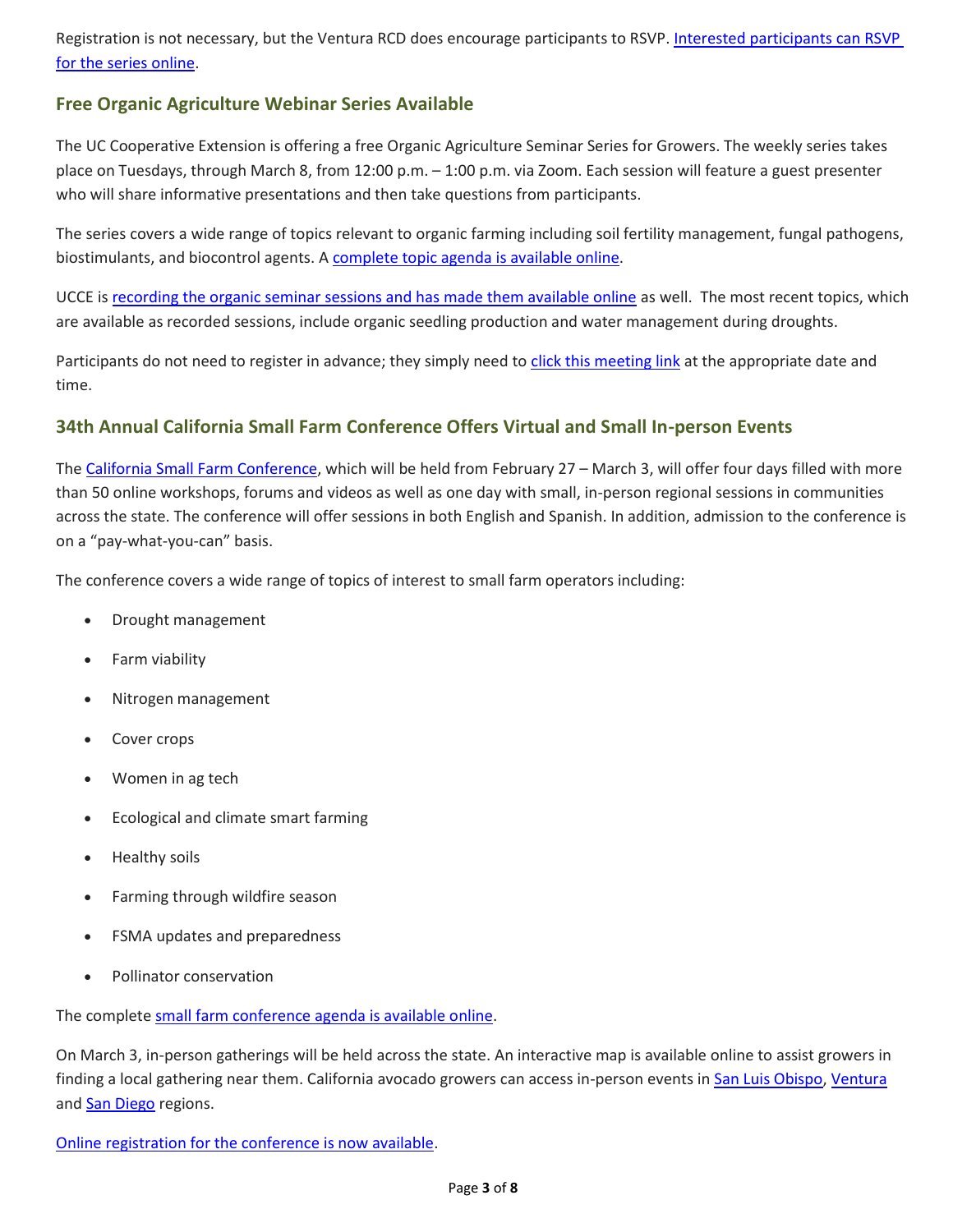# <span id="page-3-0"></span>**California Avocado Merchandise Orders Increase by Triple Digits Near Holiday Season**

California avocado merchandise, available on [ShopCaliforniaAvocado.com,](http://shopcaliforniaavocado.com/) is a very visible and effective means of driving brand awareness year-round. The online merch shop, which was launched in fall 2020, was updated in fall 2021 with new merchandise designed to pique consumer interest prior to the holiday shopping season. The new California avocado merchandise included a "Best Friends Sweatshirt" perfect for cozy moments, the "Avo Head" hat suited for athletic and outdoor events and the "Tasteful Apron" that can be worn for any avo-casion. To drive consumer awareness of the new items, which primarily showcased the 2021 take on "the best avocados have California in them" campaign, the California Avocado Commission launched integrated social media and digital promotions leading to a 500+% increase in November and December orders as compared to the preceding two months.

Interacting with consumers on social media requires a delicate balance — providing fresh content and merchandise promotions that engage your audience without causing burnout or oversaturation that leads them to tune out. The Commission crafted social media posts showcasing people wearing the newly released California avocado merchandise while engaging in a variety of activities that evoke the California lifestyle. These everyday-lifestyle posts, which are some of CAC's most successful social media content in terms of engagement and driving traffic to the site, complemented those created by CAC's influencer partners. In the off-season, the posts also were tied to cultural moments — like Black Friday or Cyber Monday — to drive increased buzz and engagement for the holidays. In addition, the Commission also used paid support for select social media posts on Instagram and Facebook to boost views and engagement beyond CAC's main followers during key shopping moments. To make it easy for consumers to purchase the items, many of the social media posts included direct links to the merch shop item featured in the post. The social content shared in November and December to support the launch of new merch reached nearly 339,000 consumers and yielded nearly 5,100 engagements, including nearly 4,000 link clicks to merchandise items.

The [Californiaavocado.com](http://californiaavocado.com/) website is popular with people looking for California avocado recipes and serving tips and tricks. Therefore, to catch the eye of site visitors the Commission featured some of the new merchandise on the landing page's header. During the holiday shopping season, the "Free Shipping on Orders over \$60" messaging was extended through December 31.

In the near future, the Commission will feature these merchandise items in specialized collections inspired by different regions of the state, drawing even greater attention to and a connection with California avocados and the West Coast lifestyle embodied throughout the state.



*To encourage sales during the holiday shopping season, an announcement bar was added to the top of the Merch shop site page to promote free shipping on orders over \$60 through the end of December.*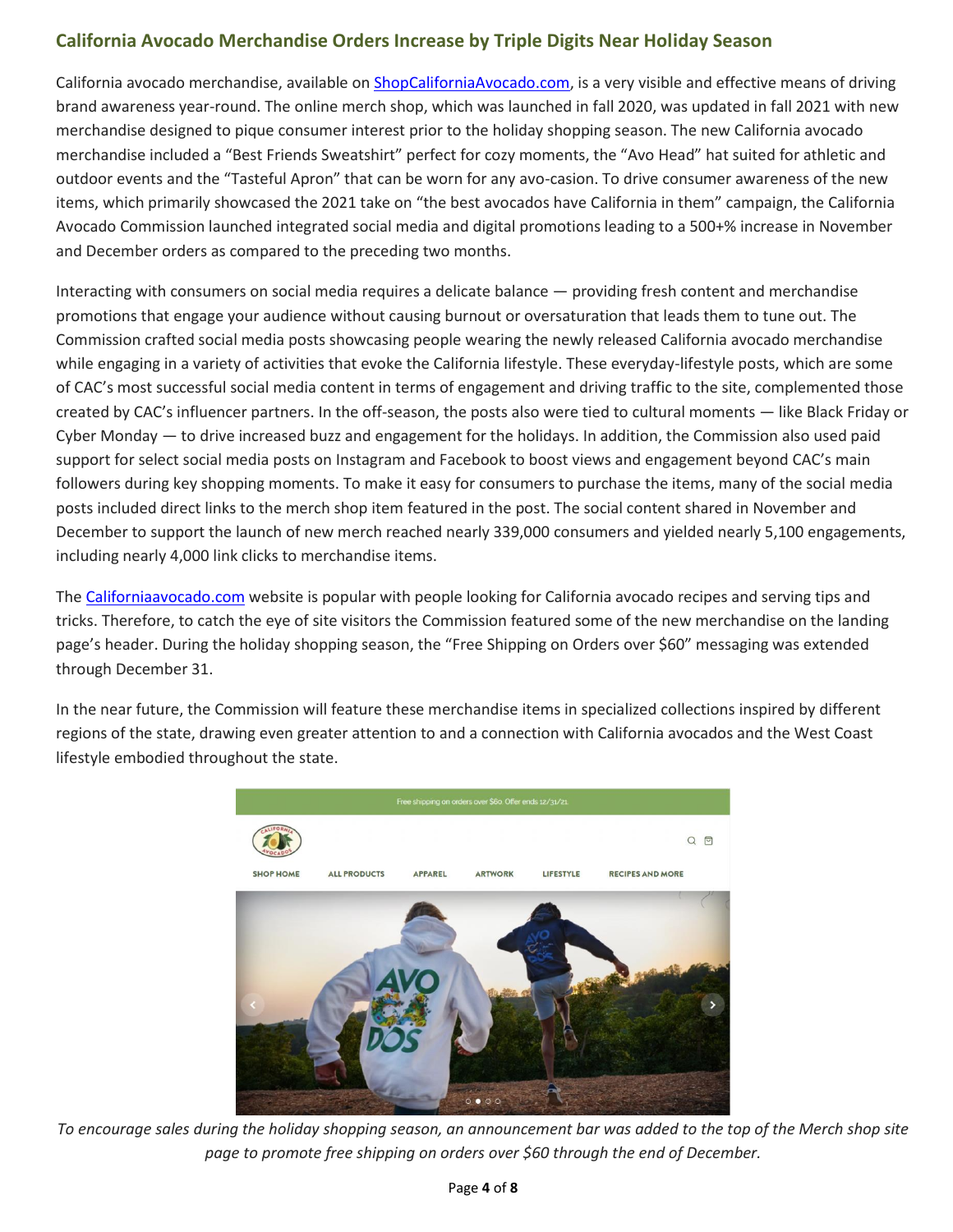# <span id="page-4-0"></span>**California Market Trends**

To view all market trend graphs, including "Weekly Volume Summary," "Weekly Avocado Prices" and "U.S. Avocado Supply," please visit[: http://www.californiaavocadogrowers.com/industry/market-statistics.](http://www.californiaavocadogrowers.com/industry/market-statistics)

|                                                                     | Conventional #1 | Organic #1                                  |  |  |  |  |
|---------------------------------------------------------------------|-----------------|---------------------------------------------|--|--|--|--|
| <b>California Hass</b>                                              |                 | (Field Price Per Lb)   (Field Price Per Lb) |  |  |  |  |
| #32's                                                               | $$2.00 - $2.10$ | $$2.26 - $2.32$                             |  |  |  |  |
| 36's                                                                | $$2.00 - $2.10$ | $$2.26 - $2.32$                             |  |  |  |  |
| 40's                                                                | $$1.94 - $2.00$ | $$2.30 - $2.36$                             |  |  |  |  |
| 48's                                                                | $$1.92 - $1.98$ | $$2.34 - $2.40$                             |  |  |  |  |
| 60's                                                                | $$1.56 - $1.65$ | $$2.04 - $2.10$                             |  |  |  |  |
| 70's                                                                | $$1.00 - $1.15$ | $$1.60 - $1.66$                             |  |  |  |  |
| 84's                                                                | $$0.66 - $0.72$ | $$0.80 - $0.86$                             |  |  |  |  |
| *To subscribe to the Weekly Newsline, please contact the California |                 |                                             |  |  |  |  |

California Avocado Society Weekly Newsline\* Avocado Prices – February 9, 2022

Avocado Society at (949) 940-8869 or www.CaliforniaAvocadoSociety.org.

California Avocado Commission Weekly Volume Summary (Pounds)

|                          | <b>WEEKLY VOLUME SUMMARY</b>        |                                     |                                     |                                     |  |
|--------------------------|-------------------------------------|-------------------------------------|-------------------------------------|-------------------------------------|--|
|                          | (Volume in Pounds)                  |                                     |                                     |                                     |  |
|                          | <b>Week Ending</b><br>02/13/2022    |                                     | Season-to-Date<br>since 11/01/2021  |                                     |  |
|                          | (CA) Harvest /<br>(Import) Arrivals | Shipped by<br><b>AMRIC Handlers</b> | (CA) Harvest /<br>(Import) Arrivals | Shipped by<br><b>AMRIC Handlers</b> |  |
|                          | <b>California Detail</b>            |                                     |                                     |                                     |  |
| <b>HASS</b>              | 4,051,727                           | 5,269,083                           | 18,475,421                          | 9,331,108                           |  |
| <b>LAMB</b>              |                                     |                                     |                                     |                                     |  |
| <b>GEM</b>               | o                                   | o                                   | O                                   |                                     |  |
| <b>OTHER</b>             | 11,040                              | 3,675                               | 207,710                             | 183,425                             |  |
| <b>CALIFORNIA TOTAL</b>  | 4,062,767                           | 5,272,758                           | 18,683,131                          | 9,514,533                           |  |
| <b>INDUSTRY ADJUSTED</b> | 4,143,801                           | 5,378,507                           | 19,052,639                          | 9,719,498                           |  |
|                          | <b>Imported Hass Detail</b>         |                                     |                                     |                                     |  |
| <b>MEXICO</b>            | 24,206,507                          | 32,310,129                          | 713,031,340                         | 459,567,943                         |  |
| <b>PERU</b>              |                                     |                                     |                                     | 772,362                             |  |
| <b>CHILE</b>             | 942,868                             | 520,910                             | 7,376,822                           | 6,654,031                           |  |
| <b>COLOMBIA</b>          | 990,000                             | 299,150                             | 2,980,000                           | 1,462,725                           |  |
| <b>NEW ZEALAND</b>       | O                                   | O                                   |                                     |                                     |  |
| <b>DOMINICAN</b>         | o                                   | 196,250                             | 940,000                             | 1,307,525                           |  |
| <b>IMPORT TOTAL</b>      | 26,139,375                          | 33,326,439                          | 724,328,162                         | 469,764,586                         |  |
|                          | <b>Other Detail</b>                 |                                     |                                     |                                     |  |
| <b>CA EXPORT</b>         | 0                                   | 53,300                              | 0                                   | 67,475                              |  |
| <b>CA ORGANIC</b>        | o                                   | 301,010                             | O                                   | 772,972                             |  |
| <b>IMPORTED (Greens)</b> | 3,000,000                           | 0                                   | 29,660,000                          |                                     |  |
| <b>FLORIDA</b>           | 115,940                             | 0                                   | 5,958,755                           |                                     |  |
| <b>GRAND TOTAL</b>       | 33,399,116                          | 38,704,946                          | 778,999,556                         | 479,484,084                         |  |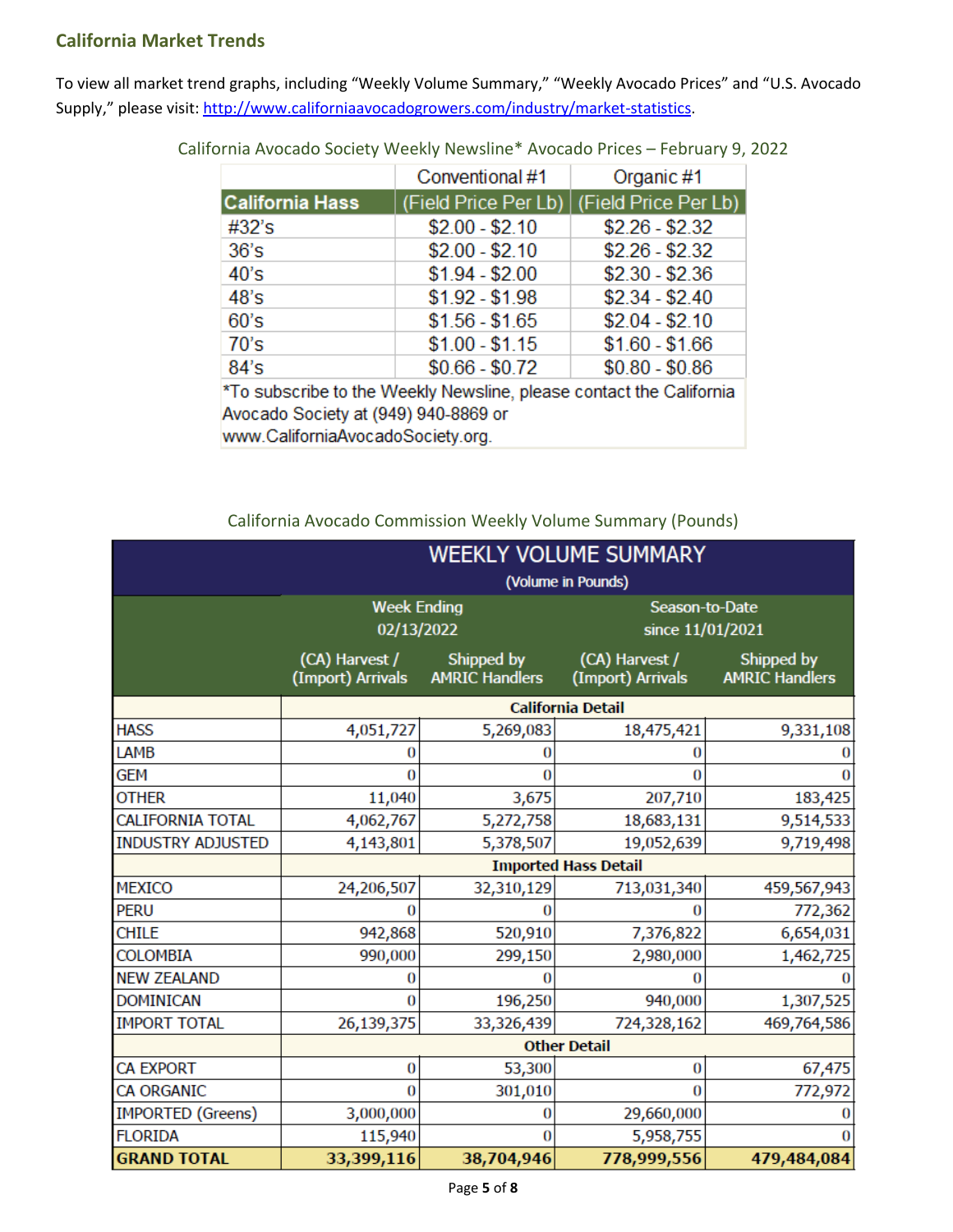# <span id="page-5-0"></span>**Crop Statistics**

What a difference a month makes! In our mid-January GreenSheet we said that we expected the uptick in harvesting at that time to be brief, yet here we are four weeks later with nearly 19 million pounds of California fruit in the market. We've seen daily harvest numbers come down a bit this week in response to post-Super Bowl inventory and some much needed rain, but it too is likely short-lived. With the start of the California season seemingly already underway, many are watching the market closely and trying to plan their next steps to maximize profitability. It is times like these, when the market is volatile and uncertain, CAC recommends growers speak with their grove managers and handlers to understand the current market dynamics and develop a harvest strategy for the season. CAC continues to remain closely engaged with industry stakeholders to obtain the most up-to-date harvest projections, to ensure marketing efforts are aligned when California fruit is instore. To do this, the Commission is currently reevaluating the existing harvest projections, with input from AMRIC handlers, and will provide updated weekly numbers in the next few weeks, for March through the end of the year.

| 2022 California Crop Weekly Harvest Statistics              |                                             |                                                          |                                                                   |  |  |  |
|-------------------------------------------------------------|---------------------------------------------|----------------------------------------------------------|-------------------------------------------------------------------|--|--|--|
| 4-Year Historical - AMRIC Handler Forecast - Actual Volumes |                                             |                                                          |                                                                   |  |  |  |
| <b>All Varieties</b>                                        |                                             |                                                          |                                                                   |  |  |  |
| <b>Week Ending</b>                                          | <b>4-Year Historical</b><br><b>Forecast</b> | <b>AMRIC Handler</b><br><b>Forecast</b><br>December 2021 | <b>Industry Adjusted</b><br><b>Actual Weekly</b><br><b>Volume</b> |  |  |  |
| 9-Jan                                                       | 22,900                                      | 9,400                                                    | 128,277                                                           |  |  |  |
| 16-Jan                                                      | 338,800                                     | 131,500                                                  | 650,532                                                           |  |  |  |
| $23 - Jan$                                                  | 773,600                                     | 265,300                                                  | 3,085,410                                                         |  |  |  |
| 30-Jan                                                      | 1,551,000                                   | 465,300                                                  | 5,306,965                                                         |  |  |  |
| 6-Feb                                                       | 1,751,200                                   | 1,343,100                                                | 5,690,403                                                         |  |  |  |
| 13-Feb                                                      | 1,541,700                                   | 1,166,900                                                | 4,143,801                                                         |  |  |  |
| 20-Feb                                                      | 2,249,100                                   | 1,694,300                                                |                                                                   |  |  |  |
| 27-Feb                                                      | 3,968,300                                   | 2,993,200                                                |                                                                   |  |  |  |
| 6-Mar                                                       | 4,892,500                                   | 6,787,300                                                |                                                                   |  |  |  |
| 13-Mar                                                      | 4,717,800                                   | 6,547,800                                                |                                                                   |  |  |  |
| 20-Mar                                                      | 4,975,800                                   | 6,885,500                                                |                                                                   |  |  |  |
| 27-Mar                                                      | 4,747,400                                   | 6,583,300                                                |                                                                   |  |  |  |
| 3-Apr                                                       | 7,514,200                                   | 7,578,500                                                |                                                                   |  |  |  |
| <b>1st QTR SubTotal</b>                                     | 39,044,300                                  | 42,451,400                                               | 19,005,388                                                        |  |  |  |
| 2nd QTR SubTotal                                            | 165,439,100                                 | 172,031,100                                              |                                                                   |  |  |  |
| 3rd QTR SubTotal                                            | 94,477,800                                  | 90,115,700                                               |                                                                   |  |  |  |
| 4th QTR SubTotal                                            | 7,038,800                                   | 1,401,800                                                |                                                                   |  |  |  |
| <b>Total</b>                                                | 306,000,000                                 | 306,000,000                                              | 19,005,388                                                        |  |  |  |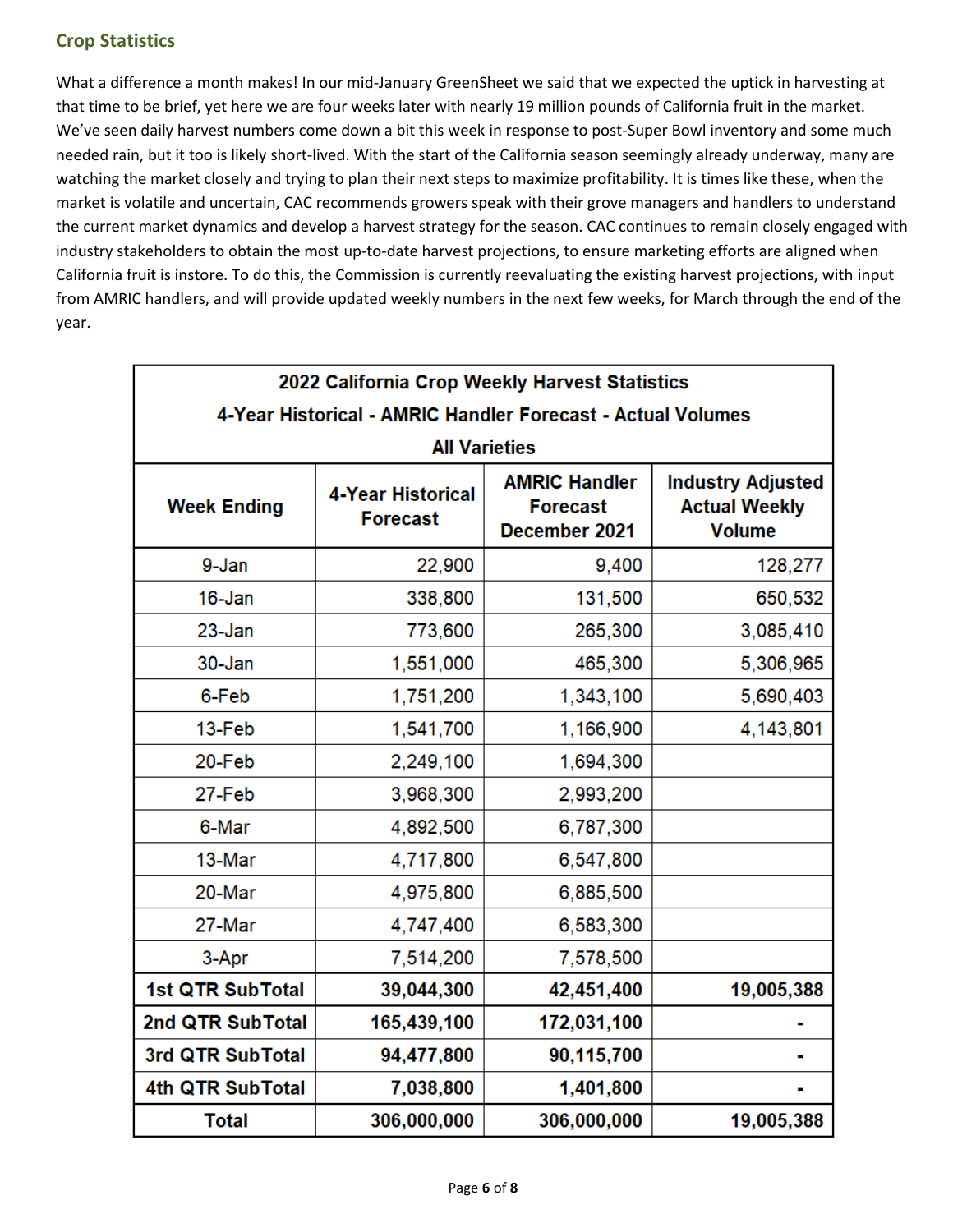## <span id="page-6-0"></span>**Weather: 30-Day Outlook For California's Coastal & Valley Areas**

(Feb. 10 – March 7)

### **BASIC PATTERN:**

Large Scale Pattern –

- A. Long wave ridge of high pressure has been with us for a long time. It resulted in an almost bone-dry January in Mendocino and Humboldt Co's, which has continued the first week of Feb. We are starting to see a gradual shift to a slightly wetter pattern beginning in the last week of Feb and early to mid-March.
- B. February's final 10 days: Continued drier than normal, with near normal temperatures overall. Showery periods are: Feb 21, Feb 27-28-1 Mar, 4or 5 Mar, 9-12 Mar, and 14-18 Mar.
- C. March: A turn to cooler than normal occurs in N California, and normal or a little warmer than normal in S California. Mar is currently forecasted wetter than normal due to cooler or cold days during trough periods in N and Northcentral California. About normal frost risk in S California (SOCAL), including San Diego/Orange/W Riverside Co's before and after passages of fronts, associated clouds and perhaps a stray rain shower.
- D. Recurrent fronts, most without rains, from the North Pacific will tend to support near-normal frost/freeze events for the late winter: Early to mid-Mar, including SOCAL citrus and avocado regions. Input of moisture from clouds or showers into Central and SOCAL agricultural areas will be spotty/questionable at end of Feb, and slightly better chance for rains in mid Mar.
- E. Medium range forecast models have performed poorly during this extremely dry late winter period. The stationary IVTinit pattern (related to sea surface temperature anomalies, has kept troughing in the central North Pacific, and high pressure close enough to the California coast to block storms from arriving, or else cause persistent weakness in approaching systems. The snow cover and cold forcing to our east, plus the mid Pacific troughing is indeed a dry pattern that is difficult to break.

### **FORECASTS FOR CALIFORNIA**

Precipitation Trend: The main dates of precipitation are: Feb 21, Mar 1-2, Mar 4-5, 9-12, 14-18.

### **Forecast for Northern and Central California:**

NORCAL Rains: Feb 21 (light shwrs), Mar 1-2, 4-5, 9-12 and 14-18.

CENTRAL CALIF Rains: Feb 21 (light shwrs), 2, 4-5, 10-12 and 15-18.

WARM SPELLS: Feb 24-26 and Mar 7-8.

COLD SPELLS: Feb 21-22, 27, Mar 1-5 and 9-18.

FRONTS WITH RAINS: Feb 21, Mar 1, 4, 9 and 14.

FROST AND FREEZE: Feb 17-20, 22-24, Mar 3, 6-8, 13 and 19-20.

#### **Forecast for S California:**

SOCAL RAINS: Feb 21, Mar 5, 11-12 and 16-18.

SOCAL WARM SPELLS: Feb 17-20, 24-27, Mar 7-8 and 20-21.